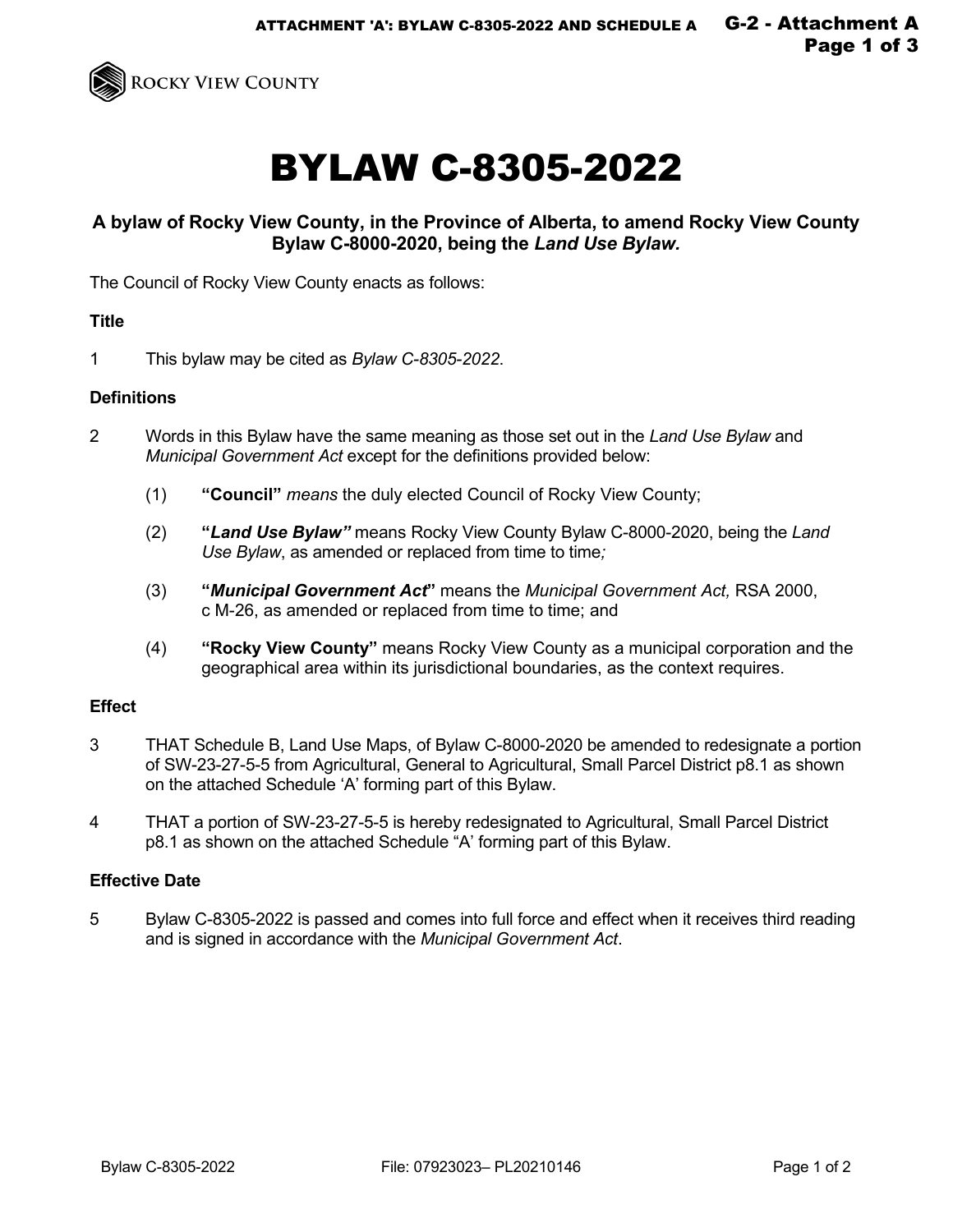

READ A FIRST TIME this  $\frac{1}{2}$  day of \_\_\_\_\_\_\_\_, 2022

PUBLIC HEARING HELD this  $\qquad \qquad \qquad \qquad \qquad \qquad \qquad \qquad \qquad \qquad \text{day of } \qquad \qquad \qquad \qquad \qquad \qquad \qquad \text{. } 2022$ 

READ A SECOND TIME this  $\overline{\qquad \qquad }$  day of \_\_\_\_\_\_\_, 2022

READ A THIRD AND FINAL TIME this \_\_\_\_\_\_\_\_\_\_\_\_\_\_\_\_\_\_\_\_\_\_\_\_\_ day of \_\_\_\_\_\_\_\_\_\_\_, 2022

\_\_\_\_\_\_\_\_\_\_\_\_\_\_\_\_\_\_\_\_\_\_\_\_\_\_\_\_\_\_\_ **Mayor** 

\_\_\_\_\_\_\_\_\_\_\_\_\_\_\_\_\_\_\_\_\_\_\_\_\_\_\_\_\_\_\_ Chief Administrative Officer

\_\_\_\_\_\_\_\_\_\_\_\_\_\_\_\_\_\_\_\_\_\_\_\_\_\_\_\_\_\_\_ Date Bylaw Signed